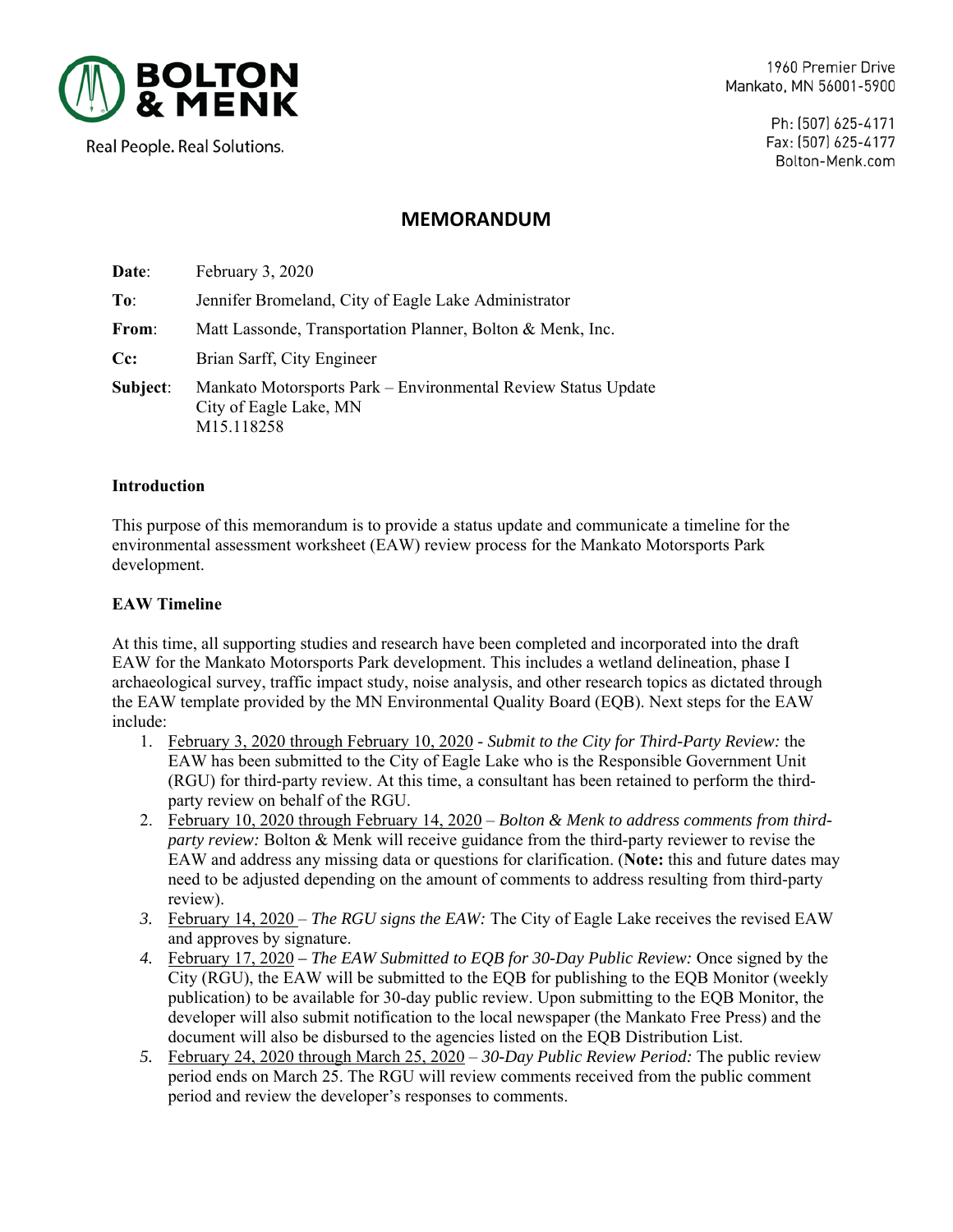Name: Jennifer Bromeland, City of Eagle Lake Administrator

Date: October 7, 2019

Page: 2

*6.* March 25, 2020 through end of April 2020 – The RGU makes the determination on an Environmental Impact Statement (EIS) based on whether the EAW, comments, and responses to comments indicate the proposed project has the potential for significant environmental effects. The decision is documented in the Record of Decision Process (ROD). The ROD will consist of the findings of fact, responses to all substantive comments, and EIS notice of decision. Upon completion, the ROD will be resubmitted/published to the RGU and MN Agencies as the final document.

### **Conclusion**

The developer will work with the RGU to ensure third-party review of the EAW document is completed to confirm it has been prepared appropriately. Bolton & Menk will address requested revisions from that review and submit to the EQB for 30-Day public review. If the RGU determines the proposed project has the potential for significant environmental effects, the process moves into the EIS process. If the RGU determines the proposed project will not have significant environmental effects, a ROD and FONSI are prepared to document the decision and is resubmitted to the EQB and appropriate parties as final. We are anticipating the completion of the EAW process in late April.

Please feel free to contact Matt Lassonde at 507-625-4171 ext. 3136 or matthew.lassonde@boltonmenk.com with any questions or concerns you may have.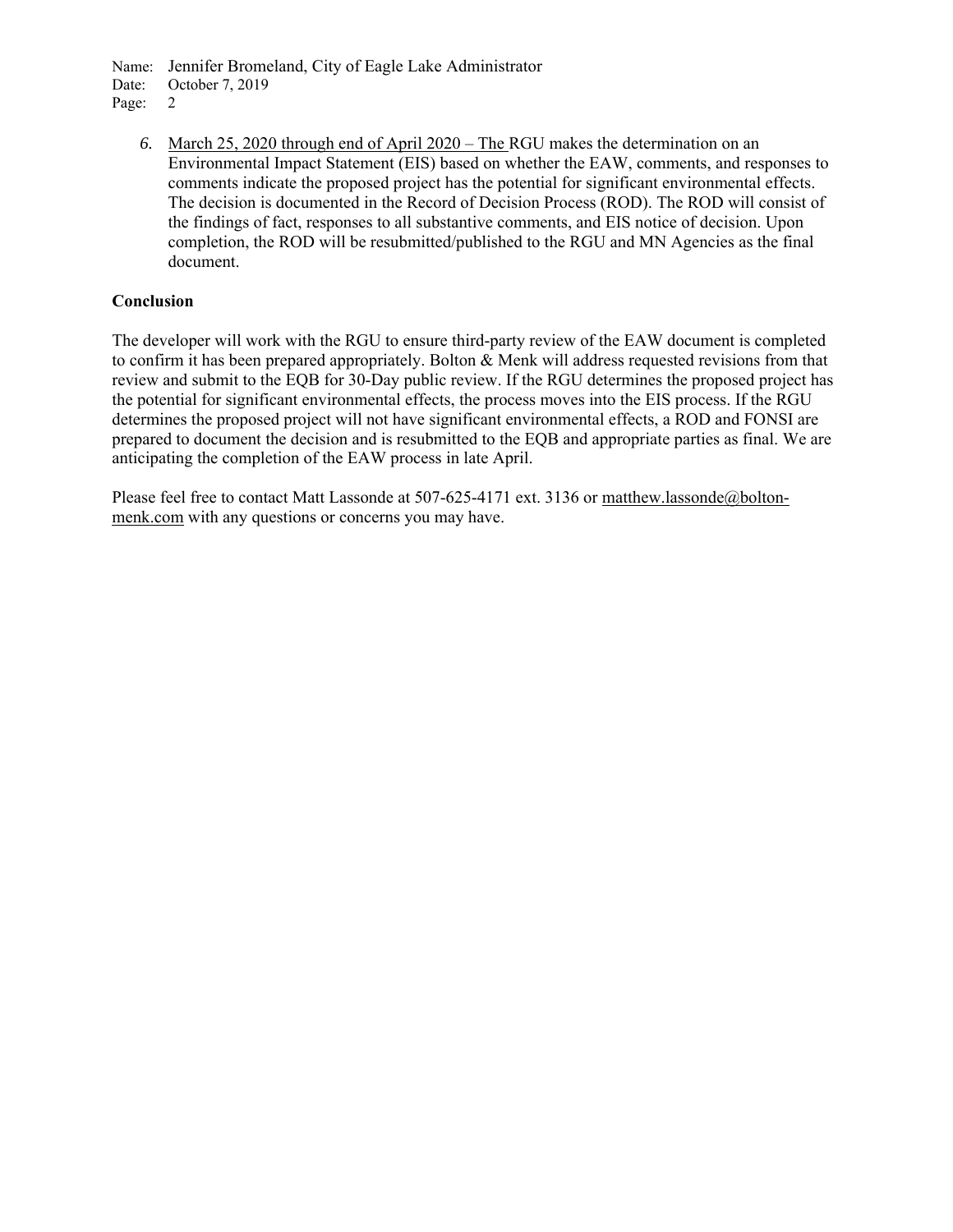**Attachment 1: Mankato Motorsports Track Club Traffic Impact Study**